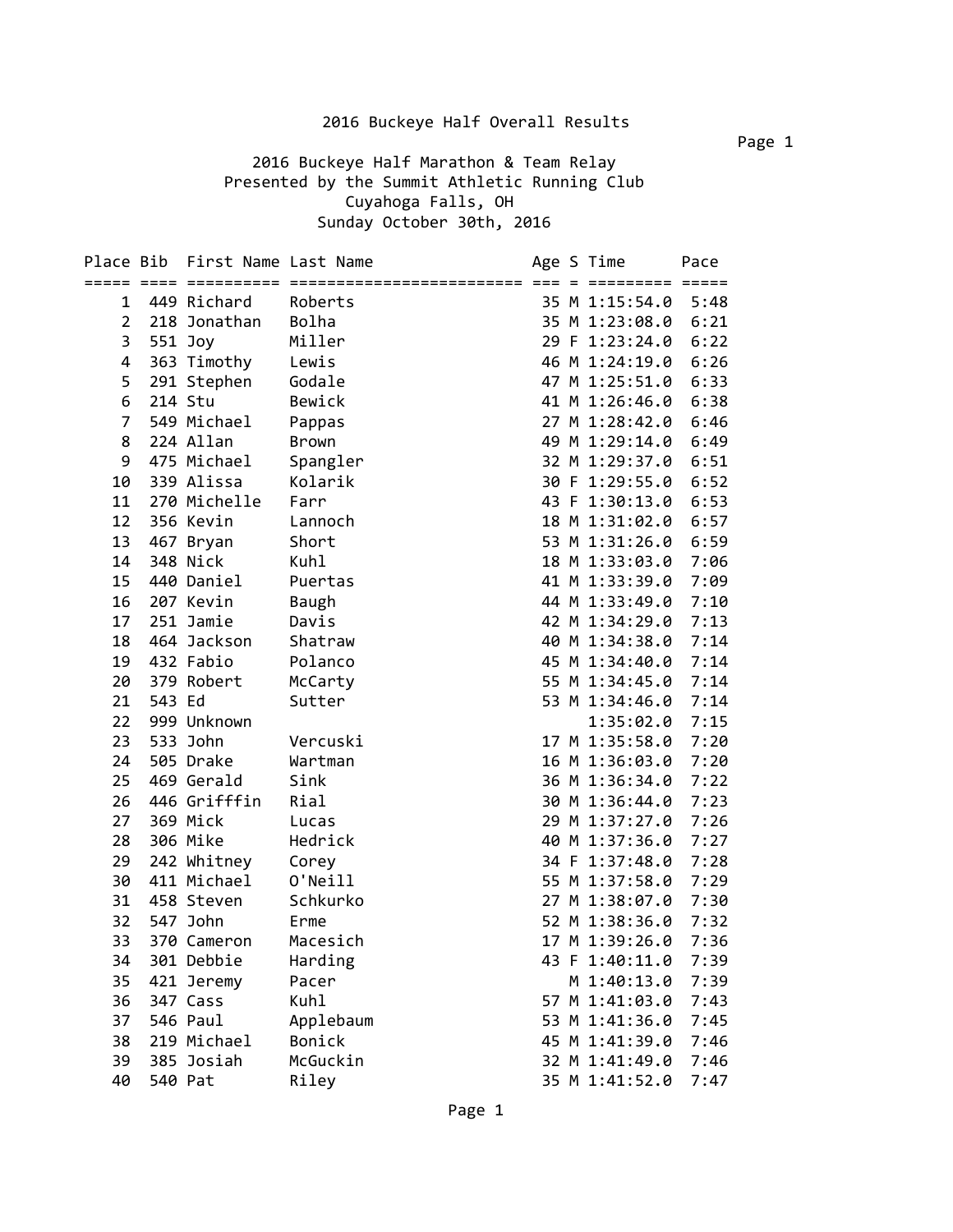| 41  | 332 Al         | King        | 56 M 1:42:19.0 | 7:49 |
|-----|----------------|-------------|----------------|------|
| 42  | 436 Jonathan   | Price       | 30 M 1:42:24.0 | 7:49 |
| 43  | 359 Connor     | Lenartowicz | 17 M 1:42:40.0 | 7:50 |
| 44  | 280 John       | Francis     | 54 M 1:43:01.0 | 7:52 |
|     | 45 441 Kenneth | Rabatin     | 55 M 1:43:23.0 | 7:54 |
| 46  | 499 Scott      | Walton      | 41 M 1:43:34.0 | 7:54 |
| 47  | 375 Eric       | Martin      | 51 M 1:43:46.0 | 7:55 |
| 48  | 378 James      | Mayer       | 27 M 1:44:02.0 | 7:57 |
| 49  | 228 Monica     | Calhoun     | 44 F 1:44:32.0 | 7:59 |
| 50. | 419 Scott      | Pacer       | M 1:44:49.0    | 8:00 |
|     |                |             |                |      |

 Page 2 2016 Buckeye Half Marathon & Team Relay Presented by the Summit Athletic Running Club Cuyahoga Falls, OH Sunday October 30th, 2016

|    |           | Place Bib First Name Last Name |               |  | Age S Time          | Pace |
|----|-----------|--------------------------------|---------------|--|---------------------|------|
|    |           |                                |               |  |                     |      |
| 51 |           | 394 William                    | Merriman      |  | 59 M 1:45:35.0 8:04 |      |
| 52 |           | 350 Christophe Kulbago Jr      |               |  | 25 M 1:45:49.0      | 8:05 |
| 53 |           | 235 Jae-Won                    | Choi          |  | 40 M 1:45:57.0      | 8:05 |
| 54 |           | 451 Christophe Rowe            |               |  | 44 M 1:45:58.0      | 8:05 |
| 55 |           | 276 Kyra                       | Forrest       |  | 43 F 1:45:59.0      | 8:06 |
| 56 |           | 221 William                    | <b>Braden</b> |  | 64 M 1:46:07.0      | 8:06 |
| 57 |           | 345 Larry                      | Kracker       |  | 51 M 1:46:14.0      | 8:07 |
| 58 | 320 Terry |                                | Jacobs        |  | 51 M 1:46:40.0      | 8:09 |
| 59 |           | 253 Ron                        | Demyan        |  | 61 M 1:47:25.0      | 8:12 |
| 60 |           | 478 Julie                      | Sroka         |  | 52 F 1:47:29.0      | 8:12 |
| 61 |           | 495 Brittany                   | Wackerly      |  | 30 F 1:47:36.0      | 8:13 |
| 62 |           | 328 Heather                    | Kilbride      |  | 47 F 1:48:12.0      | 8:16 |
| 63 |           | 501 Stacey                     | Ward          |  | 31 F 1:48:33.0      | 8:17 |
| 64 |           | 515 Rob                        | Wilkins       |  | 60 M 1:48:35.0      | 8:17 |
| 65 |           | 455 Simon                      | Sanders       |  | 23 M 1:48:40.0      | 8:18 |
| 66 |           | 439 Maria                      | Prinzo        |  | 45 F 1:48:42.0      | 8:18 |
| 67 |           | 311 Jack                       | Hopkins       |  | 18 M 1:49:21.0      | 8:21 |
| 68 |           | 213 Dominic                    | Bertoni       |  | 12 M 1:49:23.0      | 8:21 |
| 69 |           | 268 Douglas                    | Facemyer      |  | 29 M 1:49:24.0      | 8:21 |
| 70 |           | 310 Matthias                   | Hoeltke       |  | 41 M 1:49:25.0      | 8:21 |
| 71 |           | 229 Ben                        | Calhoun       |  | 46 M 1:49:26.0      | 8:21 |
| 72 |           | 420 Heath                      | Pacer         |  | M 1:49:26.0         | 8:21 |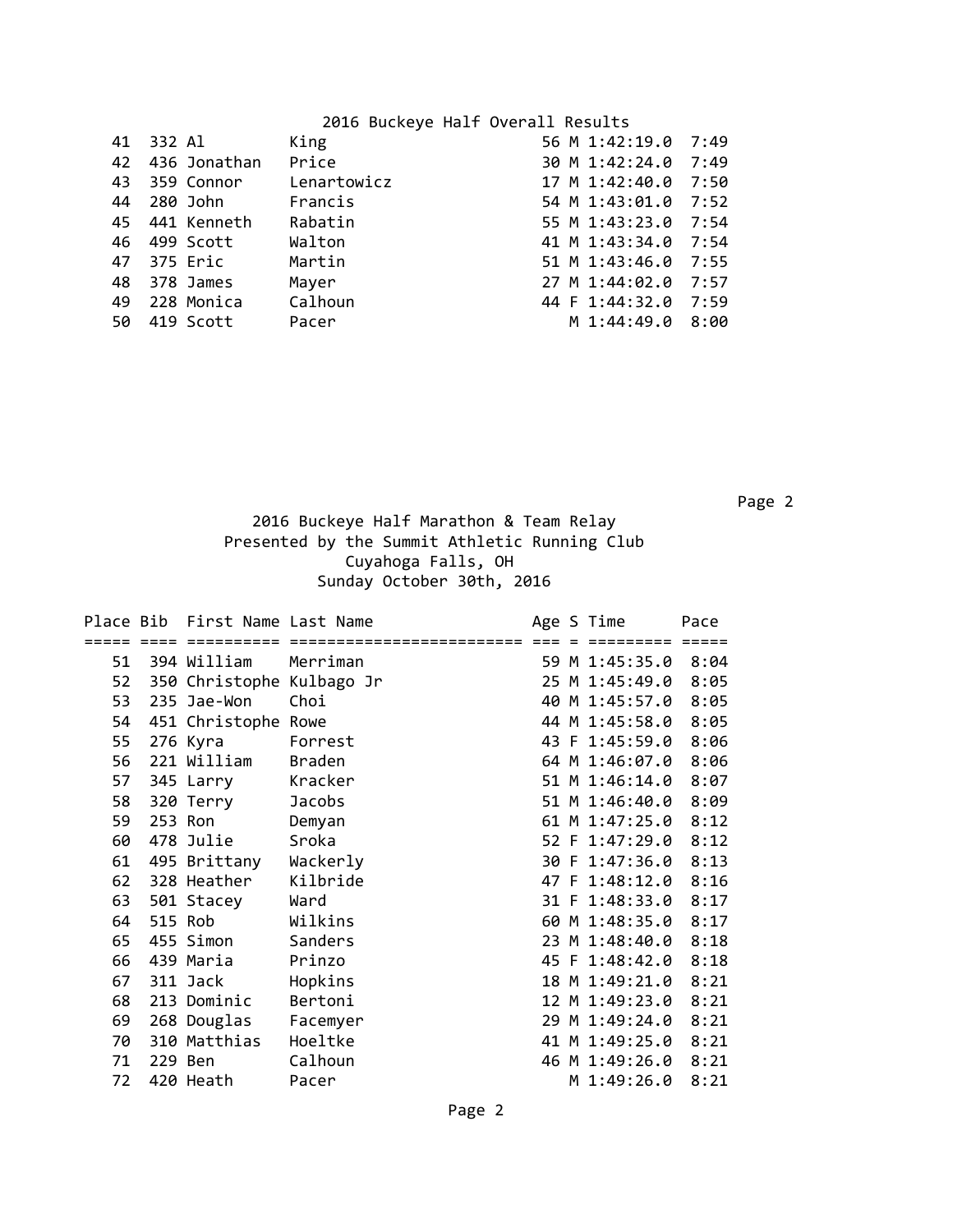|     |         |                      |               |  | 2016 Buckeye Half Overall Results |                |      |
|-----|---------|----------------------|---------------|--|-----------------------------------|----------------|------|
| 73  |         | $212$ D'Ann          | Bertoni       |  |                                   | 38 F 1:49:36.0 | 8:22 |
| 74  |         | 524 Gabriel          | Younker       |  |                                   | 31 M 1:49:59.0 | 8:24 |
| 75  |         | 335 Chris            | Klein         |  |                                   | 15 M 1:50:14.0 | 8:25 |
| 76  |         | 279 Cary             | Frame         |  |                                   | 46 M 1:50:28.0 | 8:26 |
| 77  |         | 473 Gretchen         | Snyder        |  |                                   | 36 F 1:50:39.0 | 8:27 |
| 78  |         | 319 Carrie           | <b>Jacobs</b> |  |                                   | 41 F 1:50:45.0 | 8:27 |
| 79  |         | 477 James            | Sprankle      |  |                                   | 63 M 1:50:49.0 | 8:28 |
| 80  |         | 203 Tisha            | Angelo        |  |                                   | 41 F 1:50:55.0 | 8:28 |
| 81  |         | 502 Patrick          | Warczak       |  |                                   | 49 M 1:51:27.0 | 8:31 |
| 82  | 389 Deb |                      | McMasters     |  |                                   | 53 F 1:51:29.0 | 8:31 |
| 83  |         | 331 Heather          | Kinaitis      |  |                                   | 28 F 1:51:31.0 | 8:31 |
| 84  |         | 274 Bill             | Flaherty      |  |                                   | 57 M 1:51:41.0 | 8:32 |
| 85  |         | 996 Bandit           |               |  |                                   | 1:52:53.0      | 8:37 |
| 86  |         | 341 Melissa          | Kollman       |  |                                   | 31 F 1:53:07.0 | 8:38 |
| 87  |         | 395 Jacqueline Merry |               |  |                                   | 22 F 1:53:10.0 | 8:38 |
| 88  |         | 346 Jeff             | Krieger       |  |                                   | 59 M 1:53:11.0 | 8:38 |
| 89  |         | 352 John             | Kushner       |  |                                   | 50 M 1:53:23.0 | 8:39 |
| 90  |         | 474 Zachary          | Spainhour     |  |                                   | 14 M 1:53:49.0 | 8:41 |
| 91  | 447 Tim |                      | Riggle        |  |                                   | 49 M 1:53:51.0 | 8:42 |
| 92  |         | 410 Yasuyuki         | Ogikubo       |  |                                   | 52 M 1:53:55.0 | 8:42 |
| 93  |         | 534 Rich             | Einsporn      |  |                                   | 63 M 1:54:01.0 | 8:42 |
| 94  |         | 480 Troy             | Stangelo      |  |                                   | 43 M 1:54:06.0 | 8:43 |
| 95  |         | 428 Bill             | Patterson     |  |                                   | 47 M 1:54:11.0 | 8:43 |
| 96  |         | 230 Brian            | Cannon        |  |                                   | 40 M 1:54:14.0 | 8:43 |
| 97  |         | 364 Tommy            | Lillard       |  |                                   | 14 M 1:54:33.0 | 8:45 |
| 98  |         | 382 Mike             | McDonald      |  |                                   | 46 M 1:54:46.0 | 8:46 |
| 99  |         | 453 Joseph           | Salwan        |  |                                   | 62 M 1:54:49.0 | 8:46 |
| 100 |         | 445 Melissa          | Reichard      |  |                                   | 27 F 1:54:50.0 | 8:46 |

Page 3

#### 2016 Buckeye Half Marathon & Team Relay Presented by the Summit Athletic Running Club Cuyahoga Falls, OH Sunday October 30th, 2016

|     |              | Place Bib First Name Last Name |          |  | Age S Time          | Pace |
|-----|--------------|--------------------------------|----------|--|---------------------|------|
|     |              |                                |          |  |                     |      |
|     | 101 263 Don  |                                | Dve      |  | 47 M 1:54:51.0 8:46 |      |
|     |              | 102 271 Kevin                  | Fetsko   |  | 41 M 1:54:58.0 8:47 |      |
|     | 103 281 Evan |                                | Frank    |  | 17 M 1:54:58.0 8:47 |      |
| 104 | 466 Tom      |                                | Shimrock |  | 59 M 1:55:05.0 8:47 |      |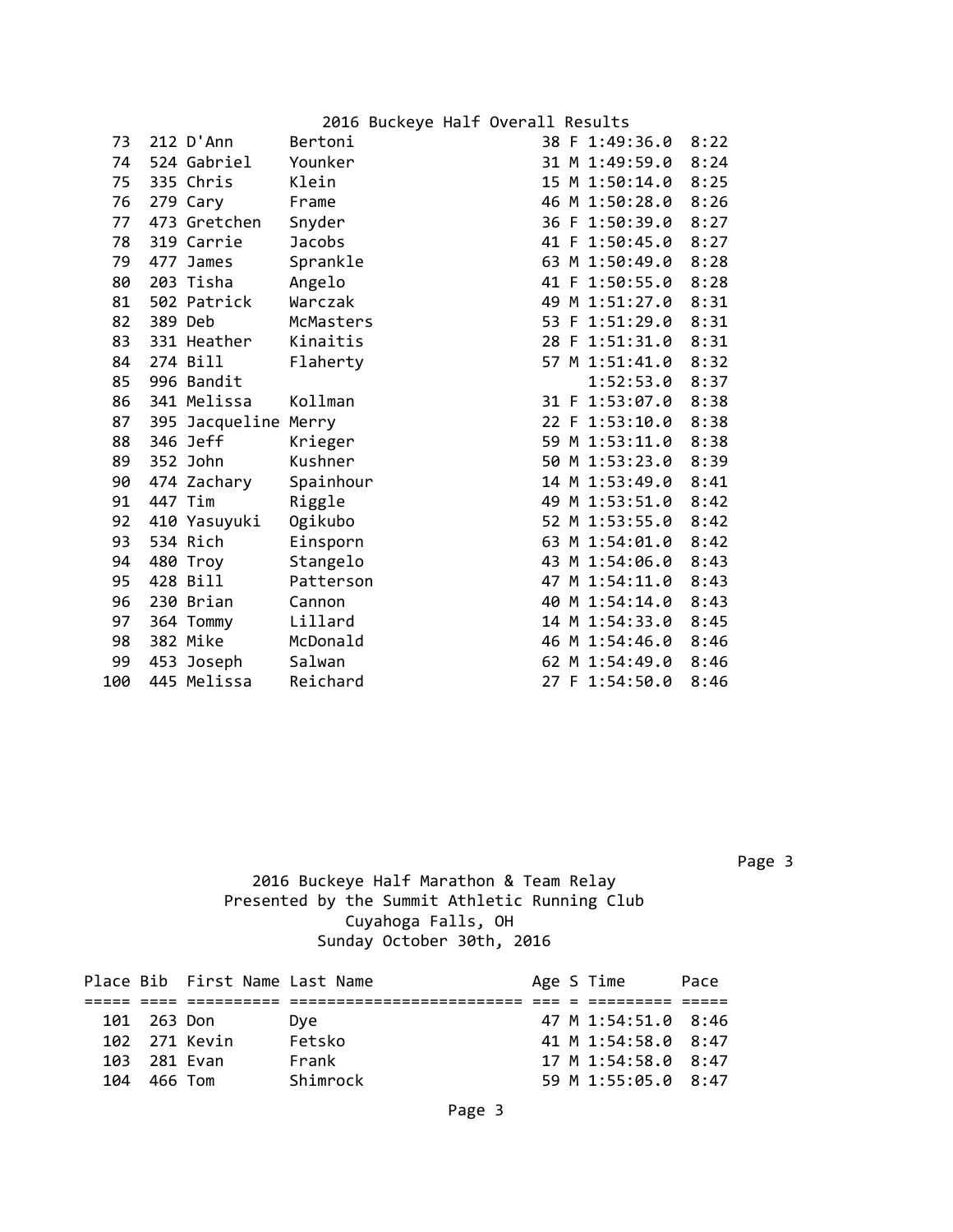| 105 |         | 371 Steven    | MacKim         |  | 52 M 1:55:06.0 | 8:47 |
|-----|---------|---------------|----------------|--|----------------|------|
| 106 |         | 484 Marilyn   | Threat         |  | 48 F 1:55:16.0 | 8:48 |
| 107 | 416 Ron |               | Pacer          |  | 38 M 1:55:36.0 | 8:50 |
| 108 |         | 519 Lauren    | Windham        |  | 17 F 1:55:37.0 | 8:50 |
| 109 |         | 344 Irene     | Kotyk          |  | 16 F 1:55:46.0 | 8:50 |
| 110 |         | 497 Curtis    | Walker         |  | 35 M 1:55:48.0 | 8:50 |
| 111 |         | 496 Natalie   | Wakulchik      |  | 51 F 1:55:54.0 | 8:51 |
|     |         | 112 241 David | Cooke          |  | 33 M 1:55:55.0 | 8:51 |
| 113 |         | 288 Morgan    | Gelin          |  | 33 F 1:56:03.0 | 8:52 |
| 114 |         | 326 Robert    | Kazar          |  | 61 M 1:56:07.0 | 8:52 |
| 115 |         | 262 Christie  | Duffala        |  | 37 F 1:56:26.0 | 8:53 |
| 116 |         | 248 Cheri     | Crum           |  | 39 F 1:56:26.0 | 8:53 |
| 117 |         | 503 Chip      | Warner         |  | 51 M 1:56:27.0 | 8:53 |
| 118 |         | 377 Marcella  | Mattox         |  | 58 F 1:56:33.0 | 8:54 |
| 119 |         | 481 Greg      | Strach         |  | 52 M 1:56:37.0 | 8:54 |
| 120 |         | 272 Pete      | Fickert        |  | 74 M 1:56:50.0 | 8:55 |
| 121 |         | 355 Ashley    | Lannoch        |  | 26 F 1:56:53.0 | 8:55 |
| 122 | 206 Joe |               | Bartlett       |  | 14 M 1:57:06.0 | 8:56 |
| 123 |         | 357 Jeffrey   | Lauper         |  | 43 M 1:57:15.0 | 8:57 |
| 124 |         | 295 Shelly    | Hagan          |  | 34 F 1:57:26.0 | 8:58 |
| 125 |         | 296 Darla     | Handler        |  | 46 F 1:57:33.0 | 8:58 |
| 126 |         | 435 Cara      | Powell         |  | 20 F 1:57:34.0 | 8:59 |
|     |         | 127 434 John  | Powell         |  | 54 M 1:57:36.0 | 8:59 |
| 128 |         | 308 Steven    | Hodge          |  | 43 M 1:57:38.0 | 8:59 |
| 129 | 380 Bob |               | McClafferty    |  | 55 M 1:57:43.0 | 8:59 |
| 130 |         | 368 Richard   | Londraville    |  | 52 M 1:57:51.0 | 9:00 |
| 131 |         | 336 Douglas   | Klein          |  | 55 M 1:57:57.0 | 9:00 |
| 132 |         | 216 Melanie   | Bittecuffer    |  | 36 F 1:58:02.0 | 9:01 |
| 133 |         | 544 Derek     | Miller         |  | 43 M 1:58:10.0 | 9:01 |
| 134 |         | 303 Wanda     | Hart           |  | 44 F 1:58:20.0 | 9:02 |
| 135 |         | 275 Sharleen  | Flaherty       |  | 42 F 1:58:28.0 | 9:03 |
| 136 |         | 423 Scott     | Pacer          |  | M 1:58:52.0    | 9:05 |
| 137 |         | 227 Robert    | <b>Burrows</b> |  | 69 M 1:58:54.0 | 9:05 |
| 138 |         | 413 Gina      | 0'Shea         |  | 50 F 1:59:15.0 | 9:06 |
| 139 |         | 462 Carrie    | Serafimov      |  | 40 F 1:59:29.0 | 9:07 |
| 140 |         | 433 Alex      | Poole          |  | 14 M 1:59:32.0 | 9:08 |
| 141 |         | 427 Tammy     | Parsons        |  | 37 F 1:59:39.0 | 9:08 |
| 142 |         | 286 Joshua    | Gargac         |  | 28 M 1:59:43.0 | 9:08 |
| 143 |         | 998 Unknown   |                |  | 2:00:05.0      | 9:10 |
| 144 |         | 367 Wayne     | Loeblein Jr.   |  | 32 M 2:00:13.0 | 9:11 |
| 145 |         | 247 Parthenia | Croskey        |  | 43 F 2:00:21.0 | 9:11 |
| 146 |         | 997 Bandit    |                |  | 2:00:42.0      | 9:13 |
| 147 |         | 300 Danielle  | Hanshaw        |  | 40 F 2:02:00.0 | 9:19 |
| 148 |         | 396 Rebecca   | Miller         |  | 40 F 2:02:01.0 | 9:19 |
| 149 |         | 312 Scott     | Houck          |  | 48 M 2:02:22.0 | 9:21 |
| 150 |         | 314 Mark      | Huelsman       |  | 44 M 2:03:40.0 | 9:26 |
|     |         |               |                |  |                |      |

| ر ر | T. | 1. JJ. 40. V | 0.36 |
|-----|----|--------------|------|
| 51  | F  | 1:55:54.0    | 8:51 |
| 33  | M  | 1:55:55.0    | 8:51 |
| 33  | F  | 1:56:03.0    | 8:52 |
| 61  | M  | 1:56:07.0    | 8:52 |
| 37  | F  | 1:56:26.0    | 8:53 |
| 39  | F  | 1:56:26.0    | 8:53 |
| 51  | Μ  | 1:56:27.0    | 8:53 |
| 58  | F  | 1:56:33.0    | 8:54 |
| 52  | Μ  | 1:56:37.0    | 8:54 |
| 74  | Μ  | 1:56:50.0    | 8:55 |
| 26  | F  | 1:56:53.0    | 8:55 |
| 14  | Μ  | 1:57:06.0    | 8:56 |
| 43  | Μ  | 1:57:15.0    | 8:57 |
| 34  | F  | 1:57:26.0    | 8:58 |
| 46  | F  | 1:57:33.0    | 8:58 |
| 20  | F  | 1:57:34.0    | 8:59 |
| 54  | М  | 1:57:36.0    | 8:59 |
| 43  | M  | 1:57:38.0    | 8:59 |
| 55  | M  | 1:57:43.0    | 8:59 |
| 52  | M  | 1:57:51.0    | 9:06 |
| 55  | M  | 1:57:57.0    | 9:00 |
| 36  | F  | 1:58:02.0    | 9:01 |
| 43  | Μ  | 1:58:10.0    | 9:01 |
| 44  | F  | 1:58:20.0    | 9:02 |
| 42  | F  | 1:58:28.0    | 9:03 |
|     | M  | 1:58:52.0    | 9:05 |
| 69  | M  | 1:58:54.0    | 9:05 |
| 50  | F  | 1:59:15.0    | 9:06 |
| 40  | F  | 1:59:29.0    | 9:07 |
| 14  | M  | 1:59:32.0    | 9:08 |
| 37  | F  | 1:59:39.0    | 9:08 |
| 28  | Μ  | 1:59:43.0    | 9:08 |
|     |    | 2:00:05.0    | 9:16 |
| 32  | Μ  | 2:00:13.0    | 9:11 |
| 43  | F  | 2:00:21.0    | 9:11 |
|     |    | 2:00:42.0    | 9:13 |
| 40  | F  | 2:02:00.0    | 9:19 |
| 40  | F  | 2:02:01.0    | 9:19 |
| 48  | Μ  | 2:02:22.0    | 9:21 |
| 44  | M  | 2:03:40.0    | 9:26 |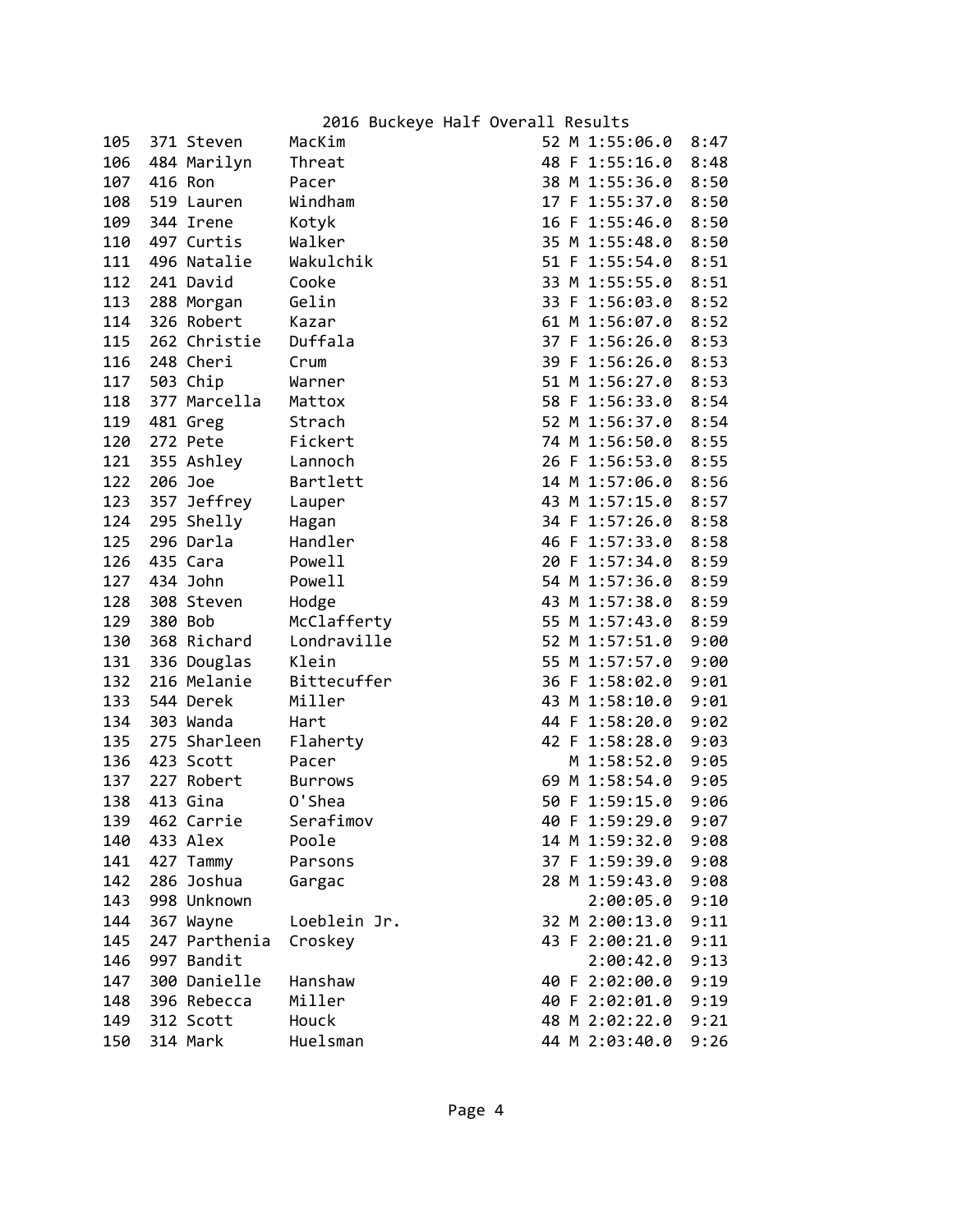Page 4

#### 2016 Buckeye Half Marathon & Team Relay Presented by the Summit Athletic Running Club Cuyahoga Falls, OH Sunday October 30th, 2016

| Place Bib |        | First Name Last Name |               |  | Age S Time     | Pace |
|-----------|--------|----------------------|---------------|--|----------------|------|
|           |        |                      |               |  |                |      |
| 151       |        | 488 Brian            | Urban         |  | 43 M 2:03:41.0 | 9:27 |
| 152       |        | 509 Emma             | Webb          |  | 22 F 2:03:49.0 | 9:27 |
| 153       |        | 510 Gary             | Webb          |  | 53 M 2:03:54.0 | 9:28 |
| 154       |        | 222 Steph            | <b>Brandy</b> |  | 32 F 2:03:55.0 | 9:28 |
| 155       | 238 Al |                      | Ciraldo       |  | 62 M 2:04:01.0 | 9:28 |
| 156       |        | 244 Paige            | Cowie         |  | 26 F 2:04:01.0 | 9:28 |
| 157       |        | 498 Tim              | Walsh         |  | 44 M 2:04:03.0 | 9:28 |
| 158       |        | 500 Brittany         | Wampler       |  | 34 F 2:04:22.0 | 9:30 |
| 159       |        | 483 Linda            | Teodosio      |  | 59 F 2:04:50.0 | 9:32 |
| 160       |        | 334 Margaret         | Kinsinger     |  | 51 F 2:05:24.0 | 9:34 |
| 161       |        | 239 Anna             | Ciullo        |  | 31 F 2:05:30.0 | 9:35 |
| 162       |        | 526 Kimberley        | Zepp          |  | 41 F 2:05:32.0 | 9:35 |
| 163       |        | 437 Mary             | Primrose      |  | 56 F 2:05:36.0 | 9:35 |
| 164       |        | 529 Donatella        | Salvadori     |  | 56 F 2:05:45.0 | 9:36 |
| 165       |        | 250 Kristen          | Dahlhofer     |  | 43 F 2:05:50.0 | 9:36 |
| 166       |        | 372 Ashleigh         | Malen         |  | 19 F 2:05:51.0 | 9:36 |
| 167       |        | 381 Amy              | McCracken     |  | 45 F 2:05:52.0 | 9:37 |
| 168       |        | 494 Tracy            | Vollbrecht    |  | 20 F 2:05:52.0 | 9:37 |
| 169       |        | 277 Tom              | Forrest       |  | 48 M 2:06:19.0 | 9:39 |
| 170       |        | 360 Erin             | Leneghan      |  | 22 F 2:06:30.0 | 9:39 |
| 171       |        | 438 Michael          | Primrose      |  | 56 M 2:06:38.0 | 9:40 |
| 172       |        | 412 Jessica          | Ortler        |  | 24 F 2:07:00.0 | 9:42 |
| 173       |        | 426 Karla            | Park          |  | $F$ 2:07:39.0  | 9:45 |
| 174       |        | 407 Audra            | Newland       |  | 27 F 2:08:06.0 | 9:47 |
| 175       |        | 302 Jenn             | Harrison      |  | 38 F 2:08:42.0 | 9:50 |
| 176       |        | 431 John             | Picard        |  | 53 M 2:08:46.0 | 9:50 |
| 177       |        | 264 Allissa          | Elbert        |  | 28 F 2:08:52.0 | 9:50 |
| 178       |        | 255 Danielle         | Desrosiers    |  | 49 F 2:09:02.0 | 9:51 |
| 179       |        | 399 Brooke           | Morgan        |  | 31 F 2:09:16.0 | 9:52 |
| 180       |        | 330 Mike             | Kimmel        |  | 50 M 2:09:42.0 | 9:54 |
| 181       |        | 535 Michelle         | Murray        |  | 29 F 2:09:59.0 | 9:55 |
| 182       |        | 401 Grace            | Murray        |  | 23 F 2:10:01.0 | 9:56 |
| 183       |        | 516 Chris            | Willer        |  | 24 M 2:10:02.0 | 9:56 |
| 184       |        | 418 Marian           | Pacer         |  | F 2:10:02.0    | 9:56 |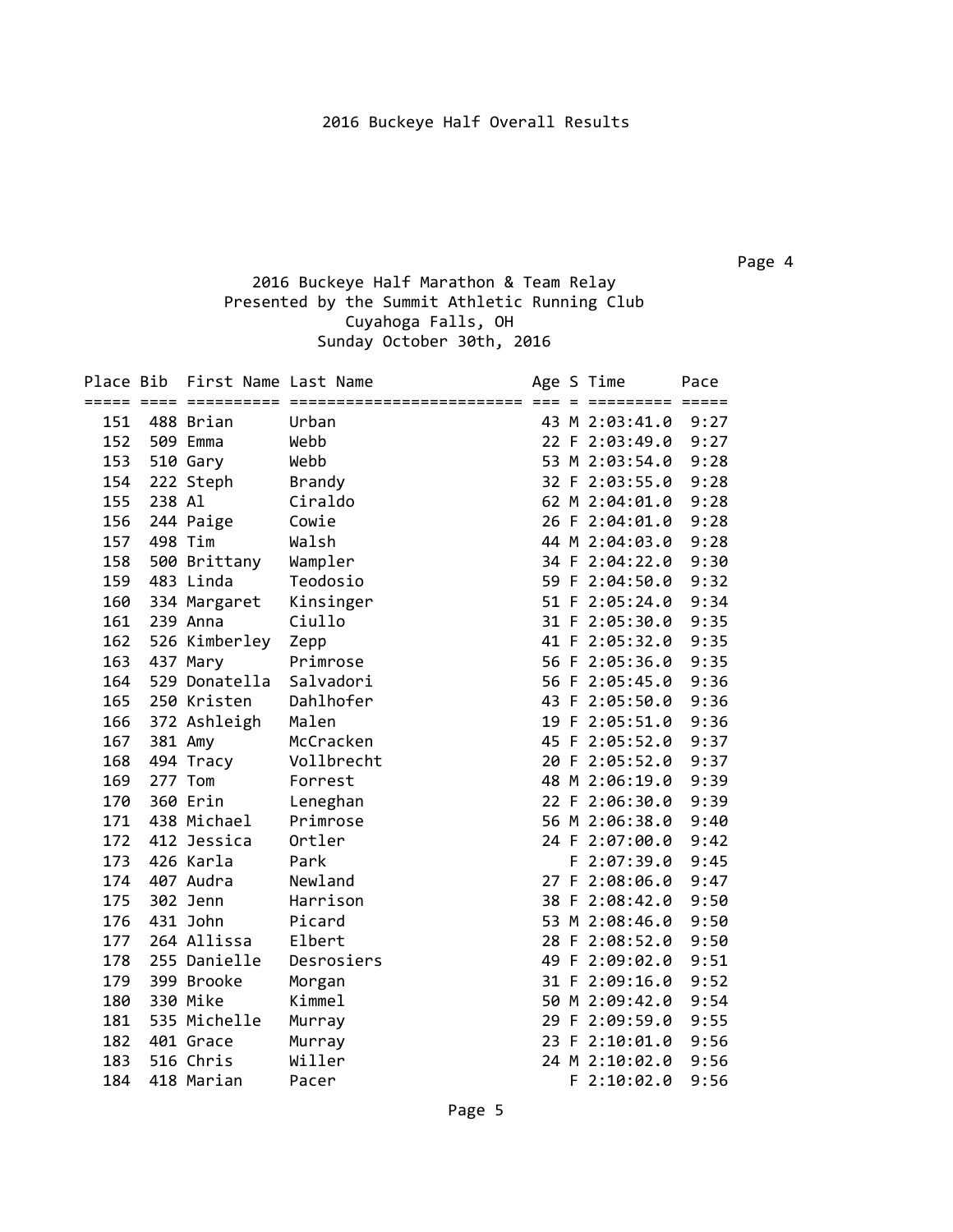| 185 | $215$ Jim   | Bewley      | 34 M 2:10:03.0<br>9:56 |
|-----|-------------|-------------|------------------------|
| 186 | 402 Patrick | Murray      | 16 M 2:10:45.0 9:59    |
| 187 | 386 Anna    | McGuckin    | 30 F 2:10:54.0 10:00   |
| 188 | 454 Nathan  | Samples     | 35 M 2:11:01.0 10:00   |
| 189 | 457 Diane   | Schentur    | 50 F 2:11:05.0 10:00   |
| 190 | 237 Lynn    | Ciccantelli | 56 F 2:11:10.0 10:01   |
| 191 | 209 Edie    | Benner      | 55 F 2:11:41.0 10:03   |
| 192 | 220 Scott   | Booth       | 55 M 2:12:19.0 10:06   |
| 193 | 513 Chloe   | Wells       | 16 F 2:12:57.0 10:09   |
| 194 | 508 Madison | Waters      | 18 F 2:13:26.0 10:11   |
| 195 | 507 Craig   | Waters      | 54 M 2:13:39.0 10:12   |
| 196 | 522 Kevin   | Yi          | 65 M 2:13:53.0 10:13   |
| 197 | 528 Scott   | Richardson  | 50 M 2:14:05.0 10:14   |
| 198 | 468 Andrea  | Sibila      | 30 F 2:14:54.0 10:18   |
| 199 | 429 Andrew  | Peko        | 50 M 2:14:56.0 10:18   |
| 200 | 354 John    | Landefeld   | 38 M 2:15:11.0 10:19   |

en de la provincia de la construcción de la construcción de la construcción de la construcción de la construcc

#### 2016 Buckeye Half Marathon & Team Relay Presented by the Summit Athletic Running Club Cuyahoga Falls, OH Sunday October 30th, 2016

|     | Place Bib First Name Last Name |              |  | Age S Time           | Pace |
|-----|--------------------------------|--------------|--|----------------------|------|
|     |                                |              |  |                      |      |
| 201 | 232 Allison                    | Carson       |  | 53 F 2:15:18.0 10:20 |      |
| 202 | 476 Terry                      | Spisak       |  | 55 M 2:15:35.0 10:21 |      |
| 203 | 491 Jen                        | Veigel       |  | 40 F 2:15:36.0 10:21 |      |
| 204 | 321 Mark                       | Jenkins      |  | 51 M 2:15:52.0 10:22 |      |
| 205 | 408 Jessica                    | Newshutz     |  | 32 F 2:15:59.0 10:23 |      |
| 206 | 523 John                       | Young        |  | 46 M 2:16:18.0 10:24 |      |
| 207 | 351 Cynthia                    | Kume         |  | 28 F 2:16:32.0 10:25 |      |
| 208 | 490 Kathi                      | Van Horn     |  | 56 F 2:17:08.0 10:28 |      |
| 209 | 353 Kelly                      | Kuzior       |  | 32 F 2:17:09.0 10:28 |      |
|     | 210 261 Clayton                | Doty         |  | 48 M 2:18:02.0 10:32 |      |
| 211 | 456 Eric                       | Schaeffer    |  | 42 M 2:18:12.0 10:33 |      |
| 212 | 472 Steve                      | Snyder       |  | 45 M 2:18:24.0 10:34 |      |
| 213 | 487 Adrian                     | Torrence     |  | 46 M 2:18:27.0 10:34 |      |
| 214 | 340 Lisa                       | Kolecki      |  | 39 F 2:18:33.0 10:35 |      |
| 215 | 400 Randy                      | Muir         |  | 55 M 2:18:57.0 10:36 |      |
| 216 | 489 Olivia                     | Van Bokkelen |  | 17 F 2:19:26.0 10:39 |      |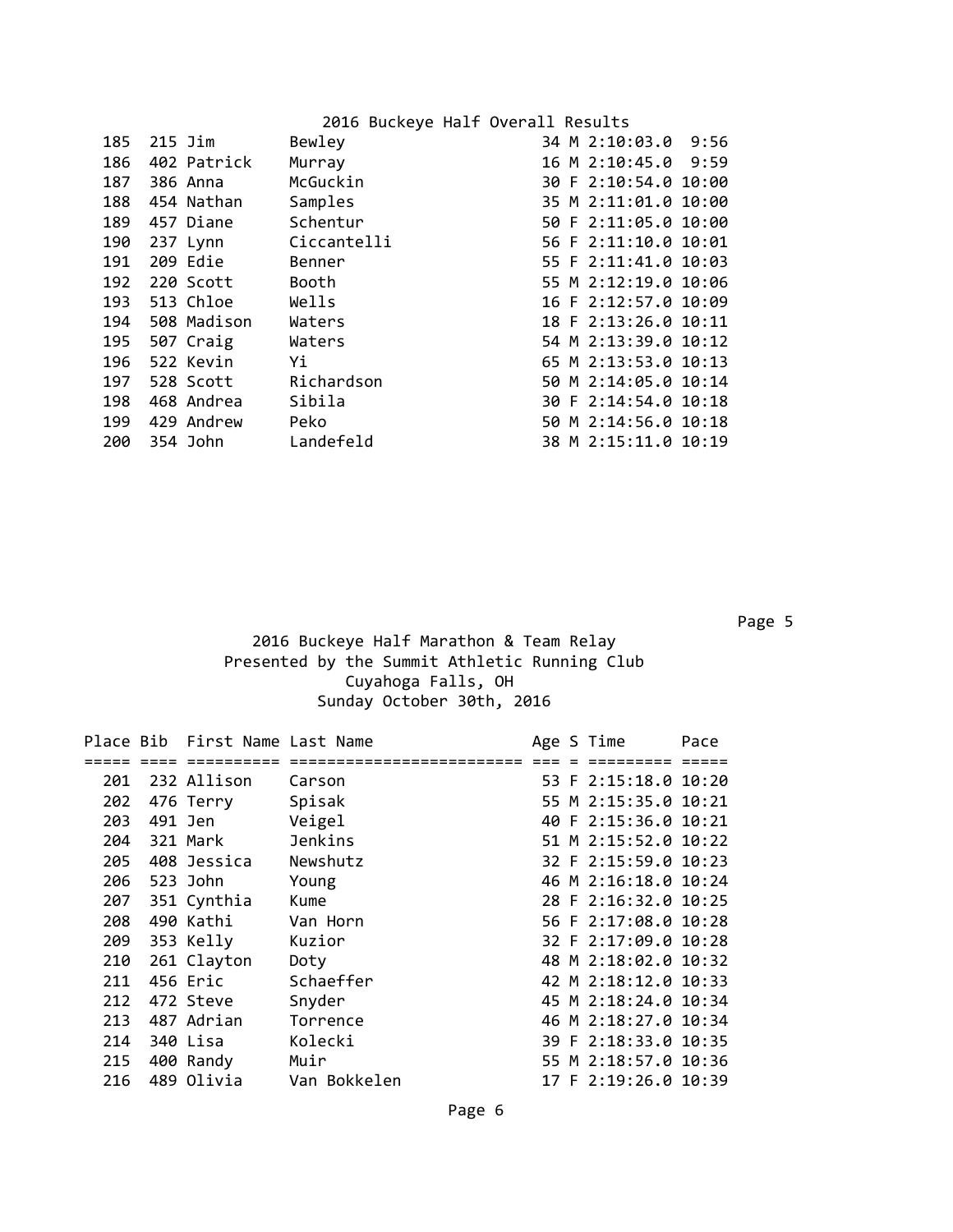|      |  | 2016 Buckeye Half Overall Results |                          |  |
|------|--|-----------------------------------|--------------------------|--|
| nh∍m |  |                                   | $50 F$ $2.19.30 G$ 10.39 |  |

| 217 |         | 545 Geri     | Burnham       |  | 50 F 2:19:30.0 10:39 |  |
|-----|---------|--------------|---------------|--|----------------------|--|
| 218 |         | 376 Leslie   | Matheny       |  | 53 F 2:19:44.0 10:40 |  |
| 219 |         | 550 Mark     | Desalvo       |  | 35 M 2:19:45.0 10:40 |  |
| 220 |         | 225 Megan    | Buckley       |  | 16 F 2:20:05.0 10:42 |  |
| 221 |         | 422 Wendy    | Pacer         |  | F 2:20:31.0 10:44    |  |
| 222 |         | 208 David    | Bedillion     |  | 50 M 2:20:36.0 10:44 |  |
| 223 |         | 243 Joel     | Coumos        |  | 21 M 2:20:38.0 10:44 |  |
| 224 |         | 391 Justin   | Menning       |  | 32 M 2:20:56.0 10:45 |  |
| 225 | 548 Pat |              | Patterson     |  | 47 M 2:20:57.0 10:46 |  |
| 226 |         | 387 Monique  | McGuckin      |  | 58 F 2:21:06.0 10:46 |  |
| 227 |         | 512 Joe      | Wegloski      |  | 50 M 2:21:09.0 10:46 |  |
| 228 |         | 530 Jessie   | Decker        |  | 30 F 2:21:15.0 10:47 |  |
| 229 |         | 393 Chase    | Merriman      |  | 32 M 2:21:34.0 10:48 |  |
| 230 |         | 518 Erica    | Wilson        |  | 30 F 2:22:03.0 10:51 |  |
| 231 |         | 362 Matthew  | Lenke         |  | 39 M 2:23:03.0 10:55 |  |
| 232 |         | 361 Nikki    | Lenke         |  | 35 F 2:23:03.0 10:55 |  |
| 233 |         | 323 Melissa  | Johnson       |  | 48 F 2:25:03.0 11:04 |  |
| 234 |         | 470 Adrienne | Smedley       |  | 39 F 2:26:05.0 11:09 |  |
| 235 |         | 482 Jeffrey  | Swords        |  | 57 M 2:26:18.0 11:10 |  |
| 236 |         | 223 Jodie    | <b>Brewer</b> |  | 42 F 2:27:46.0 11:17 |  |
| 237 |         | 493 Gina     | Vento         |  | 26 F 2:28:29.0 11:20 |  |
| 238 |         | 254 Ashley   | Denunzio      |  | 25 F 2:28:30.0 11:20 |  |
| 239 |         | 200 Rouzbeh  | Amini         |  | 37 M 2:28:45.0 11:21 |  |
| 240 |         | 542 Paul     | Yoe           |  | 53 M 2:28:57.0 11:22 |  |
| 241 |         | 202 Kristin  | Anderson      |  | 49 F 2:28:58.0 11:22 |  |
| 242 |         | 405 Susan    | Murtaugh      |  | 42 F 2:29:17.0 11:24 |  |
| 243 |         | 459 Leanne   | Schumacher    |  | 52 F 2:29:18.0 11:24 |  |
| 244 |         | 465 Joshua   | Shavers       |  | 34 M 2:29:38.0 11:25 |  |
| 245 |         | 342 Erica    | Kotabish      |  | 33 F 2:29:50.0 11:26 |  |
| 246 |         | 397 Aimee    | Millward      |  | 49 F 2:29:52.0 11:26 |  |
| 247 |         | 284 Nicole   | Gallagher     |  | 40 F 2:29:53.0 11:26 |  |
| 248 |         | 417 Jeff     | Pacer         |  | 54 M 2:29:59.0 11:27 |  |
| 249 |         | 525 Hailee   | Zendlo        |  | 20 F 2:30:54.0 11:31 |  |
| 250 |         | 322 David    | <b>Jenks</b>  |  | 28 M 2:31:17.0 11:33 |  |

| 50 | ۲ | 2:19:30.0 | 10:39 |
|----|---|-----------|-------|
| 53 | F | 2:19:44.0 | 10:40 |
| 35 | Μ | 2:19:45.0 | 10:40 |
| 16 | F | 2:20:05.0 | 10:42 |
|    | F | 2:20:31.0 | 10:44 |
| 50 | M | 2:20:36.0 | 10:44 |
| 21 | Μ | 2:20:38.0 | 10:44 |
| 32 | Μ | 2:20:56.0 | 10:45 |
| 47 | М | 2:20:57.0 | 10:46 |
| 58 | F | 2:21:06.0 | 10:46 |
| 50 | М | 2:21:09.0 | 10:46 |
| 30 | F | 2:21:15.0 | 10:47 |
| 32 | M | 2:21:34.0 | 10:48 |
| 30 | F | 2:22:03.0 | 10:51 |
| 39 | Μ | 2:23:03.0 | 10:55 |
| 35 | F | 2:23:03.0 | 10:55 |
| 48 | F | 2:25:03.0 | 11:04 |
| 39 | F | 2:26:05.0 | 11:09 |
| 57 | М | 2:26:18.0 | 11:10 |
| 42 | F | 2:27:46.0 | 11:17 |
| 26 | F | 2:28:29.0 | 11:20 |
| 25 | F | 2:28:30.0 | 11:20 |
| 37 | М | 2:28:45.0 | 11:21 |
| 53 | M | 2:28:57.0 | 11:22 |
| 49 | F | 2:28:58.0 | 11:22 |
| 42 | F | 2:29:17.0 | 11:24 |
| 52 | F | 2:29:18.0 | 11:24 |
| 34 | М | 2:29:38.0 | 11:25 |
| 33 | F | 2:29:50.0 | 11:26 |
| 49 | F | 2:29:52.0 | 11:26 |
| 40 | F | 2:29:53.0 | 11:26 |
| 54 | М | 2:29:59.0 | 11:27 |
| 20 | F | 2:30:54.0 | 11:31 |
| 28 | М | 2:31:17.0 | 11:33 |
|    |   |           |       |

en de la construction de la construction de la construction de la construction de la construction de la constr 2016 Buckeye Half Marathon & Team Relay Presented by the Summit Athletic Running Club Cuyahoga Falls, OH Sunday October 30th, 2016